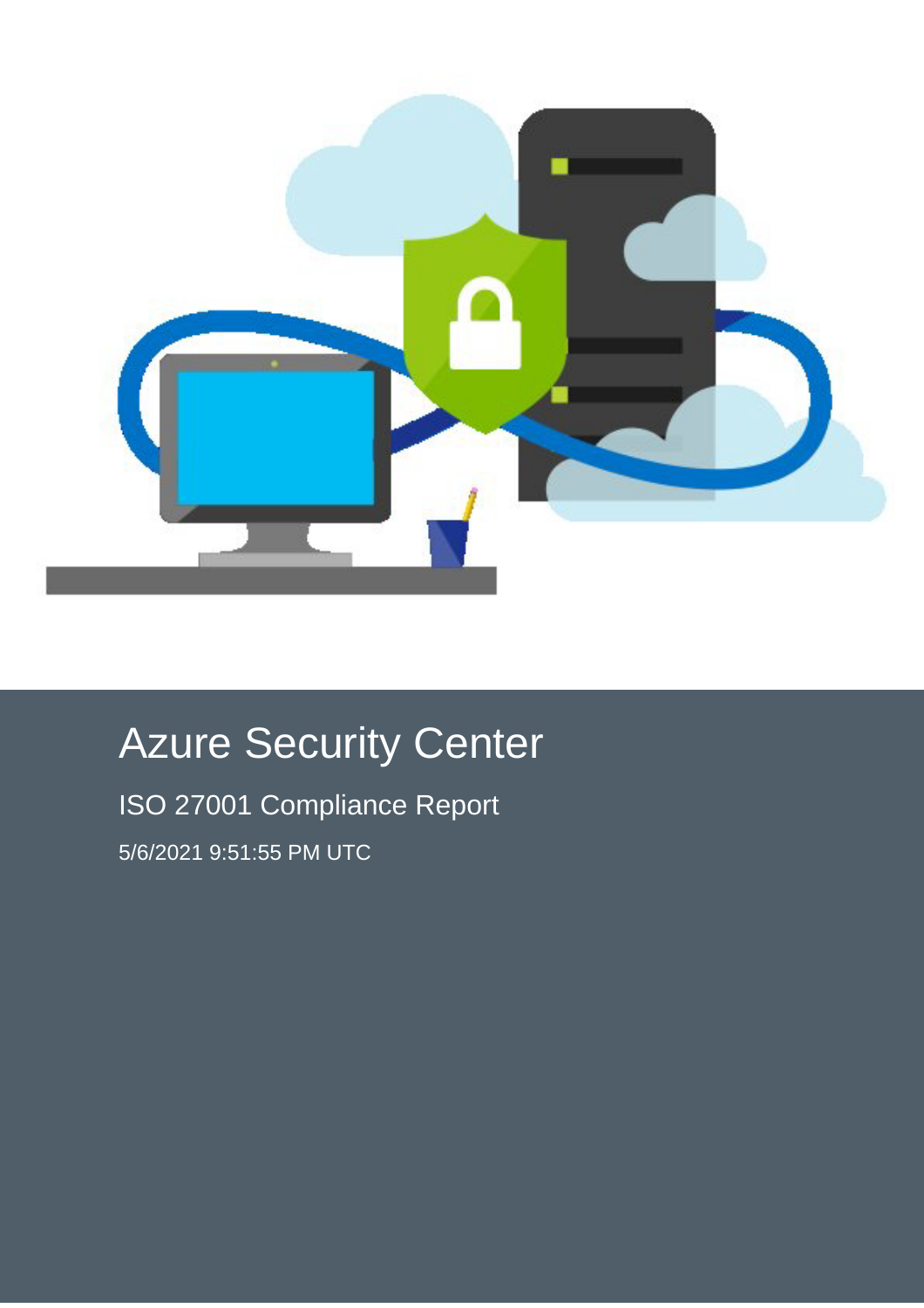# Table of contents

- i. Executive summary
- ii. ISO 27001 sections summary
- iii. ISO 27001 controls status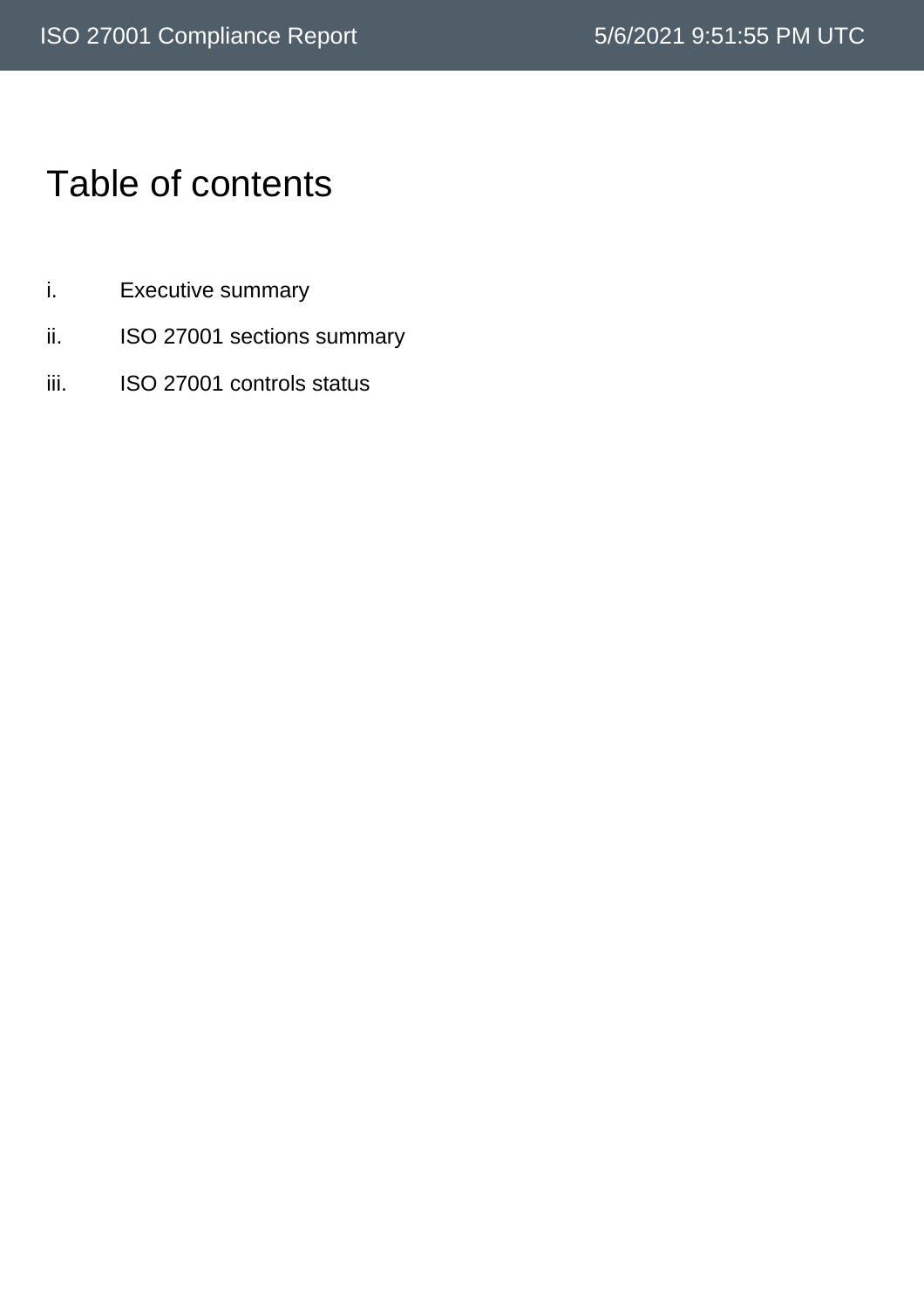### Executive summary

#### **Introduction**

Azure Security Center executes a set of automated assessments on your Azure environment which can help provide evidence relevant to specific controls in a compliance framework or standard. This report summarizes the current status of those assessments on your environment, as they map to the associated controls. This report does not represent a complete compliance report for the standard, nor does it ensure compliance.

#### **Compliance with ISO 27001 controls**

Your environment is compliant with 20 of 20 supported ISO 27001 controls.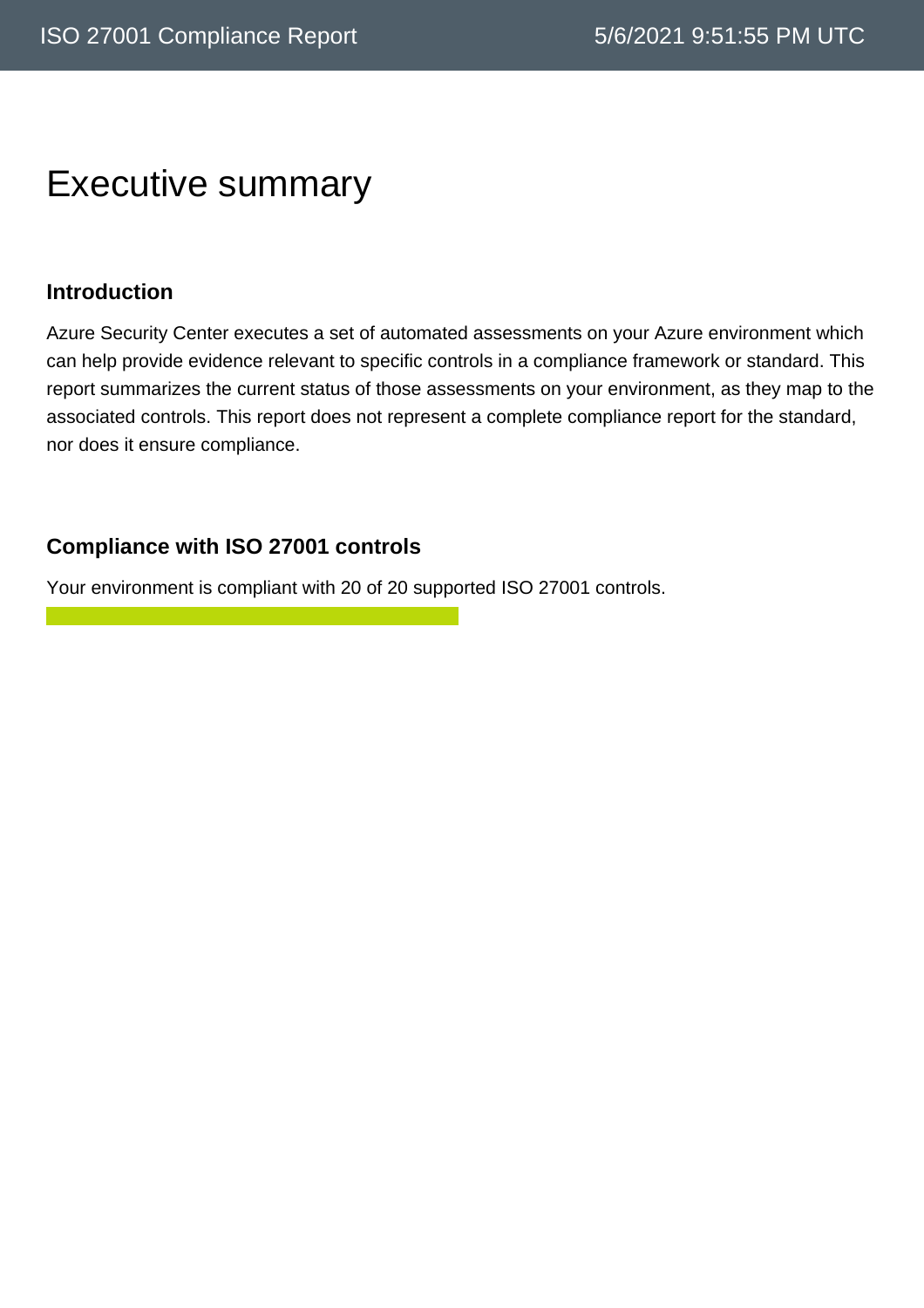# ISO 27001 sections summary

The following is a summary status for each of the sections of the ISO 27001. For each section, you will find the overall number of passing and failing controls, based on automated assessments run by Security Center.

A failing control indicates that at least one Security Center assessment associated with this control failed. A passing control indicates that all the Security Center assessments associated with this control passed. Note that status is shown only for supported controls, i.e. controls that have relevant Security Center assessments associated with them.

| Area                                     | <b>Failed</b><br>controls | <b>Passed</b><br>controls |  |
|------------------------------------------|---------------------------|---------------------------|--|
| A6. Organization of information security | $\overline{0}$            | 1                         |  |
| A9. Access control                       | $\mathbf 0$               | 7                         |  |
| A10. Cryptography                        | $\mathbf 0$               | 1                         |  |
| A12. Operations security                 | $\mathbf 0$               | 8                         |  |
| A13. Communications security             | 0                         | 3                         |  |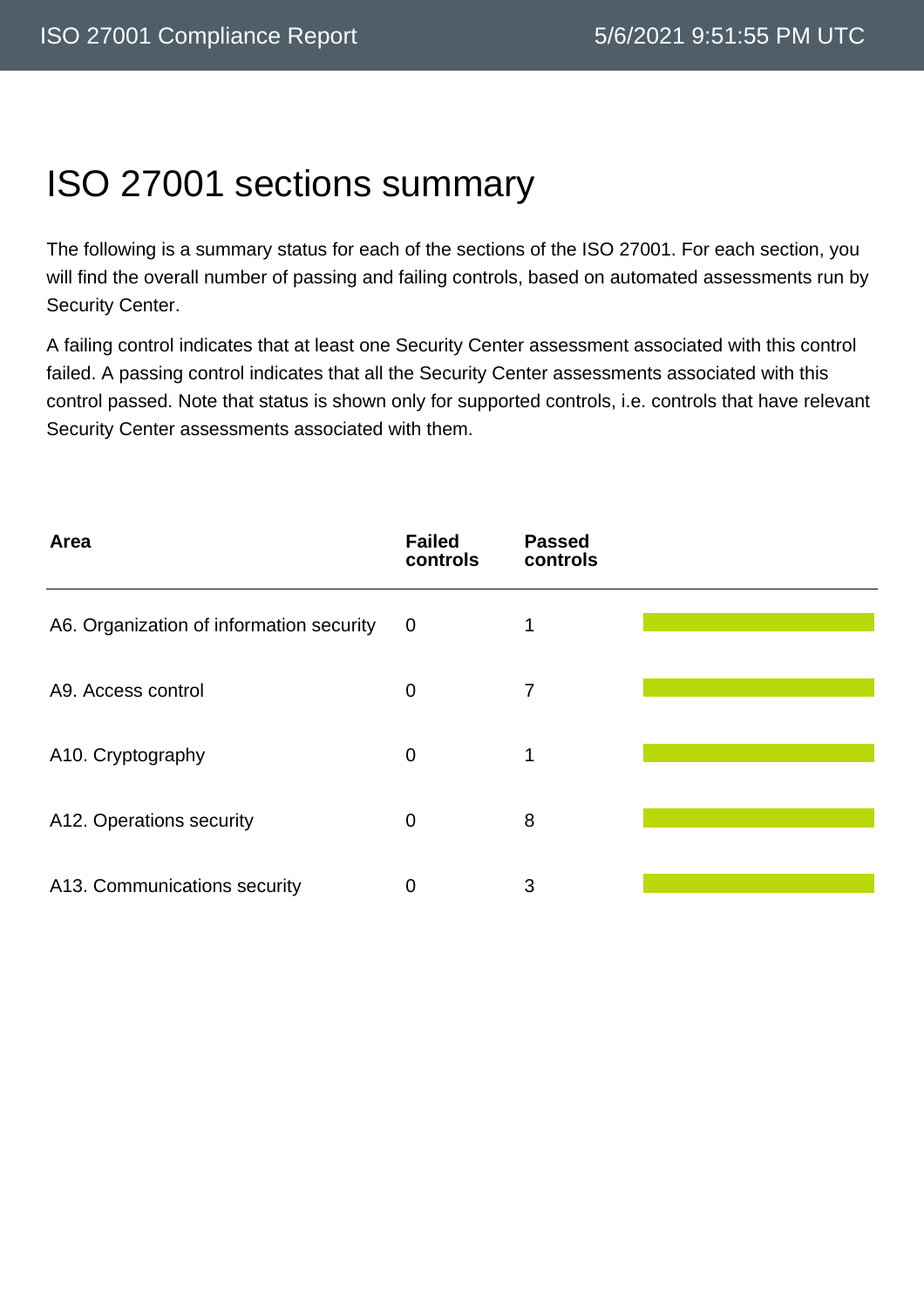# ISO 27001 controls status

The following is a summary status for each supported control of the ISO 27001. For each control, you will find the overall number of passing, failing and skipped assessment associated with that control.

A failing assessment indicates a Security Center assessment that failed on at least one resource in your environment. A passing Security Center assessment indicates an assessment that passed on all resources. A skipped assessment indicates an assessment that was not run, whether because this assessment type is disabled or because there are no relevant resources in your environment.

Note that status is shown only for supported controls, i.e. controls that have relevant Security Center assessments associated with them.

#### **A6. Organization of information security**

| <b>Control</b>                   | <b>Failed</b> | <b>Passed</b><br>assessments assessments assessments | <b>Skipped</b> |  |
|----------------------------------|---------------|------------------------------------------------------|----------------|--|
| A6.1.2. Segregation of<br>duties | 0             | 2                                                    |                |  |

#### **A9. Access control**

| <b>Control</b>                                                         | <b>Failed</b><br>assessments assessments | <b>Passed</b> | <b>Skipped</b><br>assessments |  |
|------------------------------------------------------------------------|------------------------------------------|---------------|-------------------------------|--|
| A9.1.2. Access to networks 0<br>and network services                   |                                          | 46            | 0                             |  |
| A9.2.3. Management of<br>privileged access rights                      | 0                                        | 49            | 0                             |  |
| A9.2.4. Management of<br>secret authentication<br>information of users | 0                                        | 3             | 0                             |  |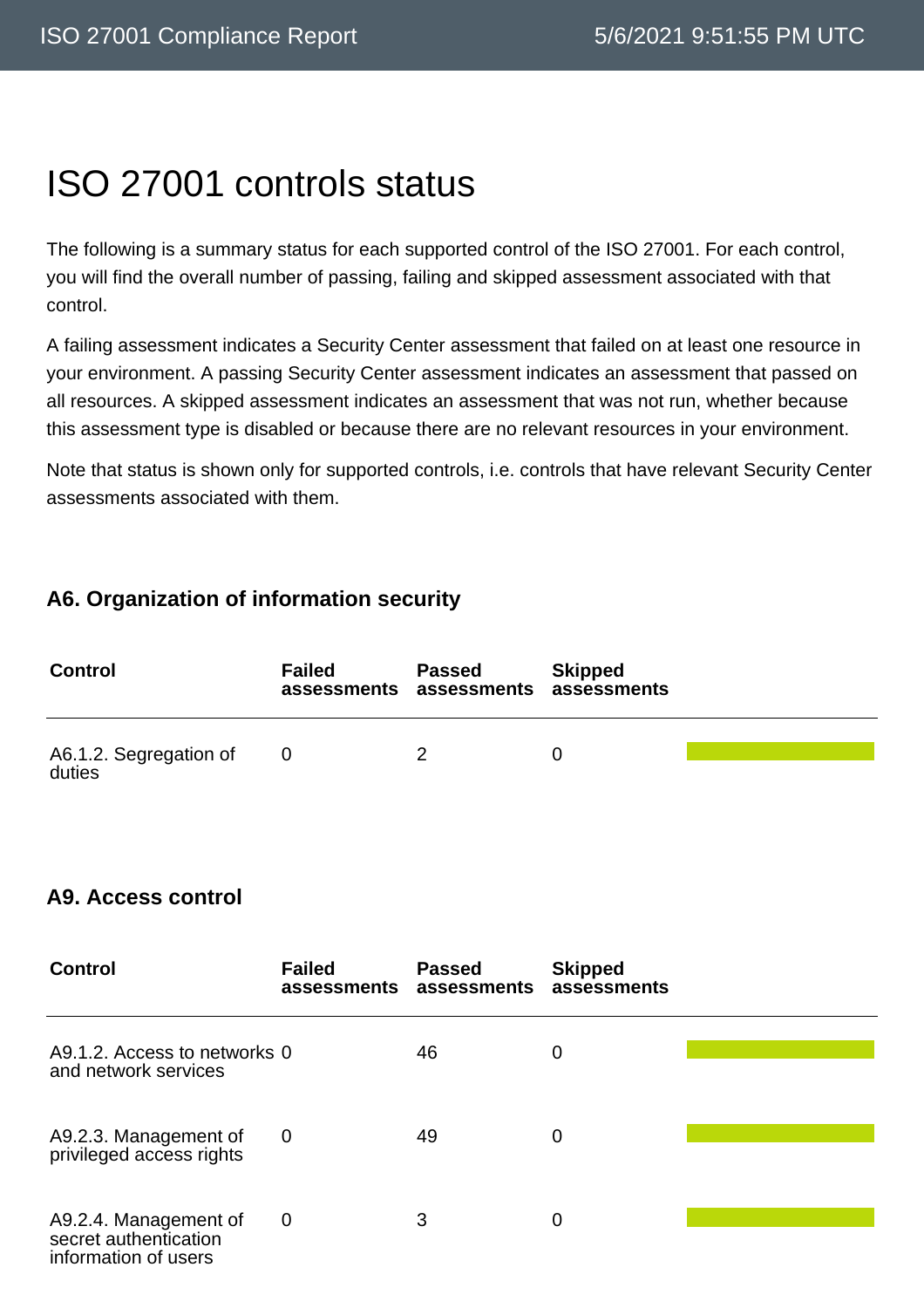| A9.2.5. Review of user<br>access rights              | 0              | 4  | 0 |  |
|------------------------------------------------------|----------------|----|---|--|
| A9.2.6. Removal or<br>adjustment of access<br>rights | 0              | 2  | 0 |  |
| A9.4.1. Information access 0<br>restriction          |                | 43 | 0 |  |
| A9.4.2. Secure log-on<br>procedures                  | $\overline{0}$ | 12 | 0 |  |

### **A10. Cryptography**

| <b>Control</b>                                            | <b>Failed</b> | <b>Passed</b><br>assessments assessments assessments | <b>Skipped</b> |  |
|-----------------------------------------------------------|---------------|------------------------------------------------------|----------------|--|
| A10.1.1. Policy on the use 0<br>of cryptographic controls |               | Q                                                    | $\Omega$       |  |

### **A12. Operations security**

| <b>Control</b>                                | <b>Failed</b><br>assessments | <b>Passed</b><br>assessments | <b>Skipped</b><br>assessments |  |
|-----------------------------------------------|------------------------------|------------------------------|-------------------------------|--|
| A12.2.1. Controls against 0<br>malware        |                              | $\overline{2}$               | 0                             |  |
| A12.3.1. Information<br>backup                | $\Omega$                     | 3                            | 0                             |  |
| A12.4.1. Event logging                        | $\overline{0}$               | 79                           | 0                             |  |
| A12.4.3. Administrator and 0<br>operator logs |                              | 43                           | 0                             |  |
| A12.4.4. Clock<br>synchronization             | $\mathbf 0$                  | 11                           | 0                             |  |